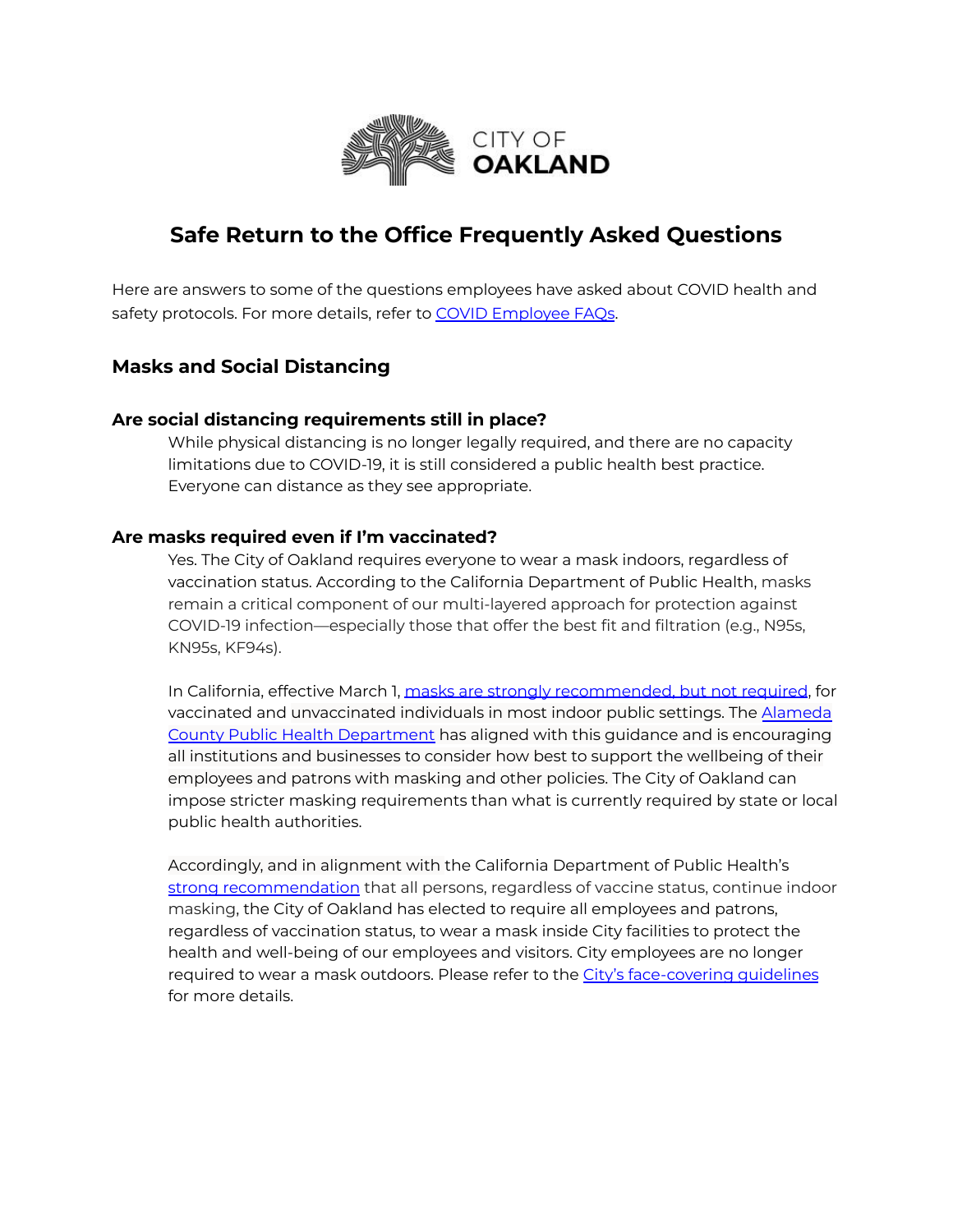### **What should I do if a member of the public isn't wearing a mask? What if they refuse to wear one even when asked?**

If someone is not wearing a mask, you can say, "I see you don't have a mask. We have one here for you—just ask the security guard at the entrance who can provide you with one and then I'm happy to assist you." You can let them know that for everyone's health and safety, the City is requiring everyone to wear masks indoors, regardless of vaccination status. If they still refuse, you can let them know you would be happy to help them once they put a mask on, and if they are unwilling, politely ask them to leave, letting them know they can come back when they have a mask on.

## **City Facilities and Vehicles**

## **Are there any capacity restrictions in City buildings? What about conference rooms? Elevators?**

While physical distancing is no longer legally required, and there are no capacity limitations due to COVID-19, including in buildings or conference rooms, it is still considered a public health best practice. Everyone can distance as they see appropriate. Generally elevators should be limited to no more than two people at a time.

## **Am I required to take my temperature before leaving home and when I enter the building?**

Citywide temperature checks are not mandated at this time. However, employees should continue to conduct Health Checks as directed by their Department and Supervisors. Such checks will vary by classification and assignment. Additionally, although not required, it is good practice to use the self-screening temperature check device when you enter a building.

If you are sick, or are experiencing any COVID-like symptoms, stay home. According to the Centers for Disease Control (CDC), "People with COVID-19 have had a wide range of symptoms reported – ranging from mild symptoms to severe illness. Anyone can have mild to severe symptoms. People with these symptoms may have COVID-19: fever or chills, cough, shortness of breath or difficulty breathing, fatigue, muscle or body aches, headache, new loss of taste or smell, sore throat, congestion or runny nose, nausea or vomiting, diarrhea. This list does not include all possible symptoms."

#### **If I don't have a private office, can I eat and drink at my desk without my mask?** Yes, as long as you remain seated at your desk and replace your mask when you are done eating or drinking.

### **What am I required to do to keep City vehicles clean?**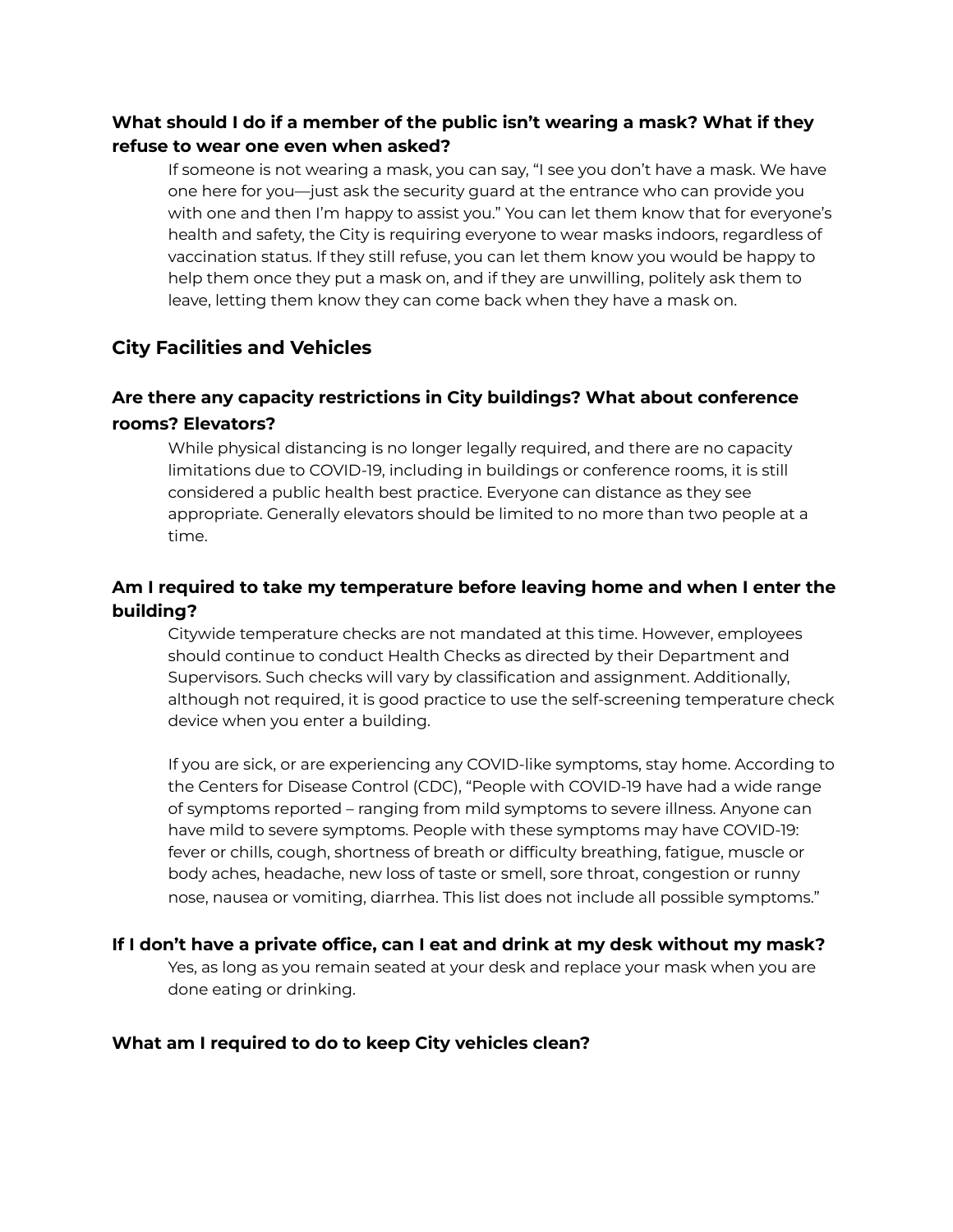All employees should clean and disinfect their vehicles before and after use to ensure their own personal COVID-19 safety and to promote COVID-19 safety for others. Departments will provide required cleaning supplies and equipment.

### **What if my access badge doesn't work?**

If you experience trouble using your access badge or need a new one, contact the Building Management Office at ext. 3219 or at CServiceRequests@oaklandca.gov.

### **Will all City buildings be open and all City services be available starting March 28?**

On March 28, 2022, employees who have been working remotely are returning to the Civic Center Plaza buildings (150 and 250 Frank Ogawa Plaza and City Hall) according to new telecommute schedules. We will welcome the public back to our Civic Center Plaza buildings in the near future, but no date has been set.

# **Supplies & Equipment**

### **Is PPE available to employees?**

You are required to wear a face covering indoors. If your Department requires you to wear a face shield, N95 mask, gloves, or other required personal protective equipment (PPE), the City will provide these items for you to wear while working.

### **My desktop computer doesn't have a camera or microphone to use for online meetings like Teams or Zoom. How do I order these?**

Ask your supervisor or administrative staff in your department to order the equipment you need.

#### **Going out for Lunch and Not Sure Where to Eat?**

For an up-to-date directory of downtown eateries, visit Oakland Central at: <https://oaklandcentral.com/places/category/restaurants/>

# **COVID Protocols**

#### **What should I do if I feel sick or have been infected with COVID?**

If you suspect that you have been infected with COVID-19, you are required to stay home to minimize the potential spread of COVID-19. If you experience COVID-19 symptoms:

- Contact your supervisor to inform them that you will not be reporting to work or are unable to telecommute. You can use your accrued paid time off or Emergency Paid Sick Leave, if eligible.
- Alert your doctor if you experience symptoms or have questions about your symptoms.